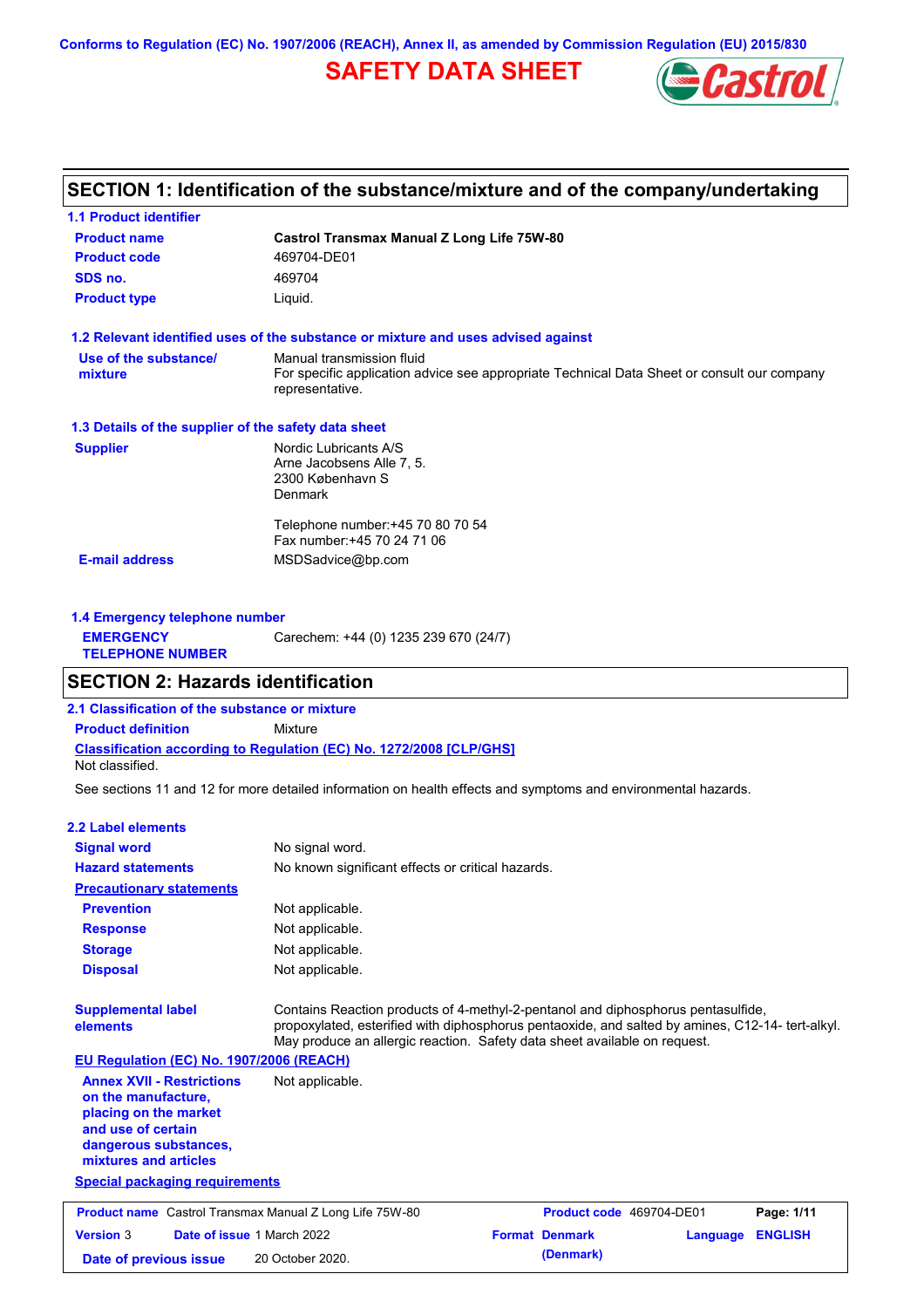# **SECTION 2: Hazards identification**

| <b>Containers to be fitted</b><br>with child-resistant<br>fastenings                                                     | Not applicable.                                                                                               |
|--------------------------------------------------------------------------------------------------------------------------|---------------------------------------------------------------------------------------------------------------|
| <b>Tactile warning of danger</b>                                                                                         | Not applicable.                                                                                               |
| 2.3 Other hazards                                                                                                        |                                                                                                               |
| <b>Results of PBT and vPvB</b><br>assessment                                                                             | Product does not meet the criteria for PBT or vPvB according to Regulation (EC) No. 1907/2006,<br>Annex XIII. |
| <b>Product meets the criteria</b><br>for PBT or vPvB according<br>to Regulation (EC) No.<br><b>1907/2006, Annex XIII</b> | This mixture does not contain any substances that are assessed to be a PBT or a vPvB.                         |
| Other hazards which do<br>not result in classification                                                                   | Defatting to the skin.                                                                                        |

## **SECTION 3: Composition/information on ingredients**

Mixture

### **3.2 Mixtures**

**Product definition**

Synthetic base stock. Proprietary performance additives.

| <b>Product/ingredient</b><br>name                                                                                                                                                    | <b>Identifiers</b>                                                                      | $\frac{9}{6}$ | <b>Regulation (EC) No.</b><br>1272/2008 [CLP]                                              | Type    |
|--------------------------------------------------------------------------------------------------------------------------------------------------------------------------------------|-----------------------------------------------------------------------------------------|---------------|--------------------------------------------------------------------------------------------|---------|
| Distillates (petroleum), hydrotreated<br>heavy paraffinic                                                                                                                            | REACH #: 01-2119484627-25<br>EC: 265-157-1<br>CAS: 64742-54-7<br>Index: 649-467-00-8    | -≤3           | Asp. Tox. 1, H304                                                                          | [1] [2] |
| Distillates (petroleum), solvent-<br>dewaxed heavy paraffinic                                                                                                                        | REACH #: 01-2119471299-27<br>EC: 265-169-7<br>CAS: 64742-65-0<br>Index: 649-474-00-6    | ו≥ ≤          | Asp. Tox. 1, H304                                                                          | [1] [2] |
| Distillates (petroleum), hydrotreated<br>light paraffinic                                                                                                                            | REACH #: 01-2119487077-29 ≤3<br>EC: 265-158-7<br>CAS: 64742-55-8<br>Index: 649-468-00-3 |               | Asp. Tox. 1, H304                                                                          | [1] [2] |
| Distillates (petroleum), solvent-<br>dewaxed light paraffinic                                                                                                                        | REACH #: 01-2119480132-48 ≤3<br>EC: 265-159-2<br>CAS: 64742-56-9<br>Index: 649-469-00-9 |               | Asp. Tox. 1, H304                                                                          | [1] [2] |
| Reaction products of 4-methyl-<br>2-pentanol and diphosphorus<br>pentasulfide, propoxylated, esterified<br>with diphosphorus pentaoxide, and<br>salted by amines, C12-14- tert-alkyl | REACH #: 01-2119493620-38<br>EC: -<br>$CAS: -$                                          | $<$ 1         | Acute Tox. 4, H302<br>Eye Irrit. 2, H319<br>Skin Sens. 1B, H317<br>Aquatic Chronic 2, H411 | $[1]$   |

**See Section 16 for the full text of the H statements declared above.**

**Type** 

[1] Substance classified with a health or environmental hazard

[2] Substance with a workplace exposure limit

[3] Substance meets the criteria for PBT according to Regulation (EC) No. 1907/2006, Annex XIII

[4] Substance meets the criteria for vPvB according to Regulation (EC) No. 1907/2006, Annex XIII

[5] Substance of equivalent concern

[6] Additional disclosure due to company policy

Occupational exposure limits, if available, are listed in Section 8.

## **SECTION 4: First aid measures**

## **4.1 Description of first aid measures**

| <b>Eye contact</b>     | contact lenses. Get medical attention.                         | In case of contact, immediately flush eyes with plenty of water for at least 15 minutes. Eyelids<br>should be held away from the eyeball to ensure thorough rinsing. Check for and remove any |                            |
|------------------------|----------------------------------------------------------------|-----------------------------------------------------------------------------------------------------------------------------------------------------------------------------------------------|----------------------------|
| <b>Skin contact</b>    | reuse. Get medical attention if irritation develops.           | Wash skin thoroughly with soap and water or use recognised skin cleanser. Remove<br>contaminated clothing and shoes. Wash clothing before reuse. Clean shoes thoroughly before                |                            |
|                        | <b>Product name</b> Castrol Transmax Manual Z Long Life 75W-80 | <b>Product code</b> 469704-DE01                                                                                                                                                               | Page: 2/11                 |
| <b>Version 3</b>       | Date of issue 1 March 2022                                     | <b>Format Denmark</b>                                                                                                                                                                         | <b>ENGLISH</b><br>Language |
| Date of previous issue | 20 October 2020.                                               | (Denmark)                                                                                                                                                                                     |                            |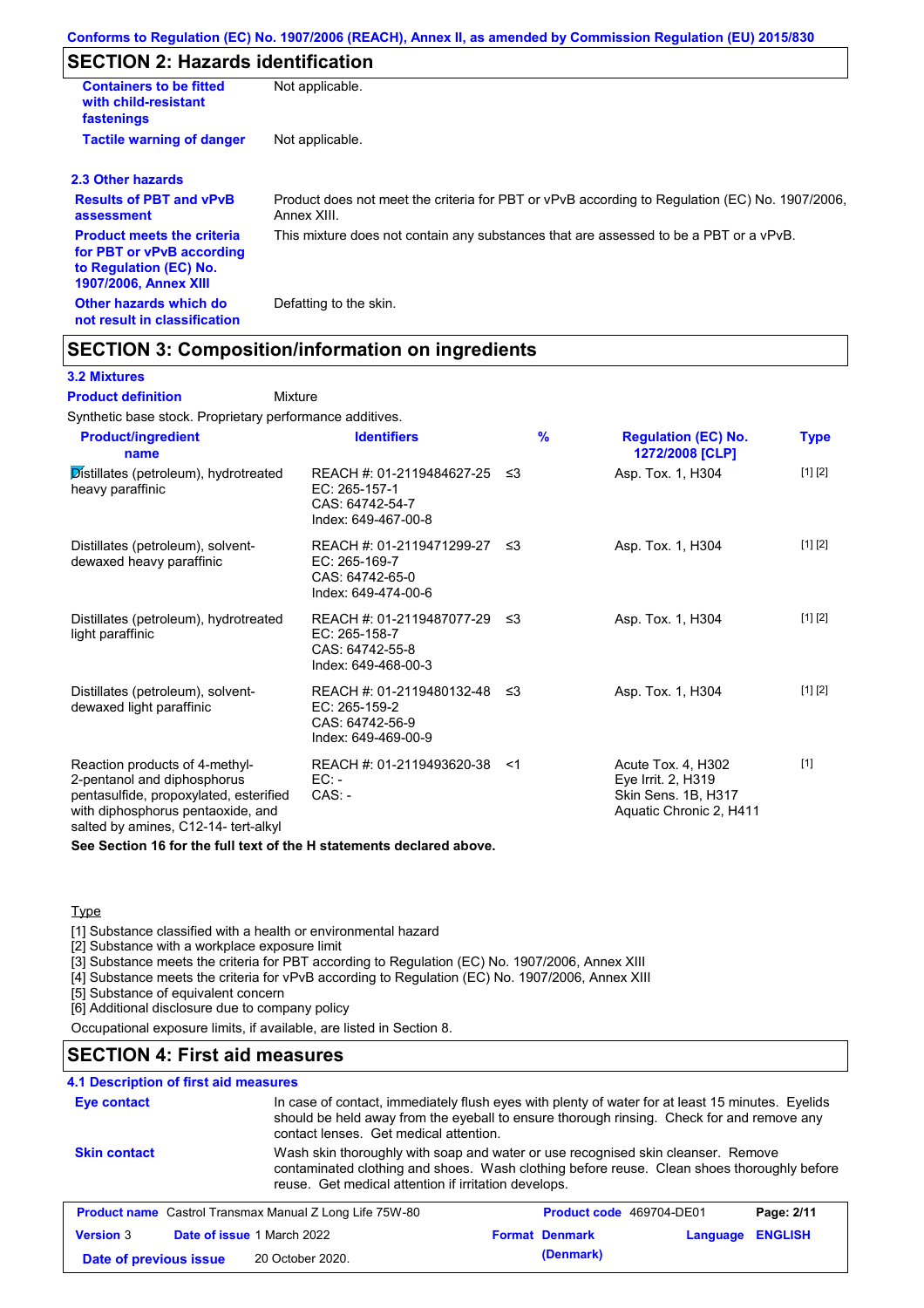### **Conforms to Regulation (EC) No. 1907/2006 (REACH), Annex II, as amended by Commission Regulation (EU) 2015/830**

# **SECTION 4: First aid measures**

| <b>Notes to physician</b>             | 4.3 Indication of any immediate medical attention and special treatment needed<br>Treatment should in general be symptomatic and directed to relieving any effects. |
|---------------------------------------|---------------------------------------------------------------------------------------------------------------------------------------------------------------------|
| <b>Eye contact</b>                    | Potential risk of transient stinging or redness if accidental eye contact occurs.                                                                                   |
| <b>Skin contact</b>                   | Prolonged or repeated contact can defat the skin and lead to irritation and/or dermatitis.                                                                          |
| <b>Ingestion</b>                      | Ingestion of large quantities may cause nausea and diarrhoea.                                                                                                       |
| <b>Inhalation</b>                     | Overexposure to the inhalation of airborne droplets or aerosols may cause irritation of the<br>respiratory tract.                                                   |
|                                       | Delayed and immediate effects as well as chronic effects from short and long-term exposure                                                                          |
| <b>Eye contact</b>                    | No known significant effects or critical hazards.                                                                                                                   |
| <b>Skin contact</b>                   | Defatting to the skin. May cause skin dryness and irritation.                                                                                                       |
| <b>Ingestion</b>                      | No known significant effects or critical hazards.                                                                                                                   |
| <b>Inhalation</b>                     | Vapour inhalation under ambient conditions is not normally a problem due to low vapour<br>pressure.                                                                 |
| <b>Potential acute health effects</b> |                                                                                                                                                                     |
|                                       | See Section 11 for more detailed information on health effects and symptoms.                                                                                        |
|                                       | 4.2 Most important symptoms and effects, both acute and delayed                                                                                                     |
| <b>Protection of first-aiders</b>     | No action shall be taken involving any personal risk or without suitable training.                                                                                  |
| <b>Ingestion</b>                      | Do not induce vomiting unless directed to do so by medical personnel. Get medical attention if<br>symptoms occur.                                                   |
| <b>Inhalation</b>                     | If inhaled, remove to fresh air. Get medical attention if symptoms occur.                                                                                           |

| 5.1 Extinguishing media                                                                                                                                             |                                                                                                                                                                                                                                                                                                                                                                   |  |
|---------------------------------------------------------------------------------------------------------------------------------------------------------------------|-------------------------------------------------------------------------------------------------------------------------------------------------------------------------------------------------------------------------------------------------------------------------------------------------------------------------------------------------------------------|--|
| <b>Suitable extinguishing</b><br>media                                                                                                                              | In case of fire, use foam, dry chemical or carbon dioxide extinguisher or spray.                                                                                                                                                                                                                                                                                  |  |
| <b>Unsuitable extinguishing</b><br>media                                                                                                                            | Do not use water jet. The use of a water jet may cause the fire to spread by splashing the<br>burning product.                                                                                                                                                                                                                                                    |  |
| 5.2 Special hazards arising from the substance or mixture                                                                                                           |                                                                                                                                                                                                                                                                                                                                                                   |  |
| <b>Hazards from the</b><br>substance or mixture                                                                                                                     | In a fire or if heated, a pressure increase will occur and the container may burst.                                                                                                                                                                                                                                                                               |  |
| Combustion products may include the following:<br><b>Hazardous combustion</b><br>carbon oxides (CO, CO <sub>2</sub> ) (carbon monoxide, carbon dioxide)<br>products |                                                                                                                                                                                                                                                                                                                                                                   |  |
| <b>5.3 Advice for firefighters</b>                                                                                                                                  |                                                                                                                                                                                                                                                                                                                                                                   |  |
| <b>Special precautions for</b><br>fire-fighters                                                                                                                     | No action shall be taken involving any personal risk or without suitable training. Promptly<br>isolate the scene by removing all persons from the vicinity of the incident if there is a fire.                                                                                                                                                                    |  |
| <b>Special protective</b><br>equipment for fire-fighters                                                                                                            | Fire-fighters should wear appropriate protective equipment and self-contained breathing<br>apparatus (SCBA) with a full face-piece operated in positive pressure mode. Clothing for fire-<br>fighters (including helmets, protective boots and gloves) conforming to European standard EN<br>469 will provide a basic level of protection for chemical incidents. |  |

# **SECTION 6: Accidental release measures**

|                                         | 6.1 Personal precautions, protective equipment and emergency procedures                                                                                                                                                                                                                                                             |
|-----------------------------------------|-------------------------------------------------------------------------------------------------------------------------------------------------------------------------------------------------------------------------------------------------------------------------------------------------------------------------------------|
| For non-emergency<br>personnel          | No action shall be taken involving any personal risk or without suitable training. Evacuate<br>surrounding areas. Keep unnecessary and unprotected personnel from entering. Do not touch<br>or walk through spilt material. Floors may be slippery; use care to avoid falling. Put on<br>appropriate personal protective equipment. |
| For emergency responders                | If specialised clothing is required to deal with the spillage, take note of any information in<br>Section 8 on suitable and unsuitable materials. See also the information in "For non-<br>emergency personnel".                                                                                                                    |
| <b>6.2 Environmental</b><br>precautions | Avoid dispersal of spilt material and runoff and contact with soil, waterways, drains and sewers.<br>Inform the relevant authorities if the product has caused environmental pollution (sewers,<br>waterways, soil or air).                                                                                                         |

### **6.3 Methods and material for containment and cleaning up**

|                        | <b>Product name</b> Castrol Transmax Manual Z Long Life 75W-80 | <b>Product code</b> 469704-DE01 |                  | Page: 3/11 |
|------------------------|----------------------------------------------------------------|---------------------------------|------------------|------------|
| <b>Version 3</b>       | <b>Date of issue 1 March 2022</b>                              | <b>Format Denmark</b>           | Language ENGLISH |            |
| Date of previous issue | 20 October 2020.                                               | (Denmark)                       |                  |            |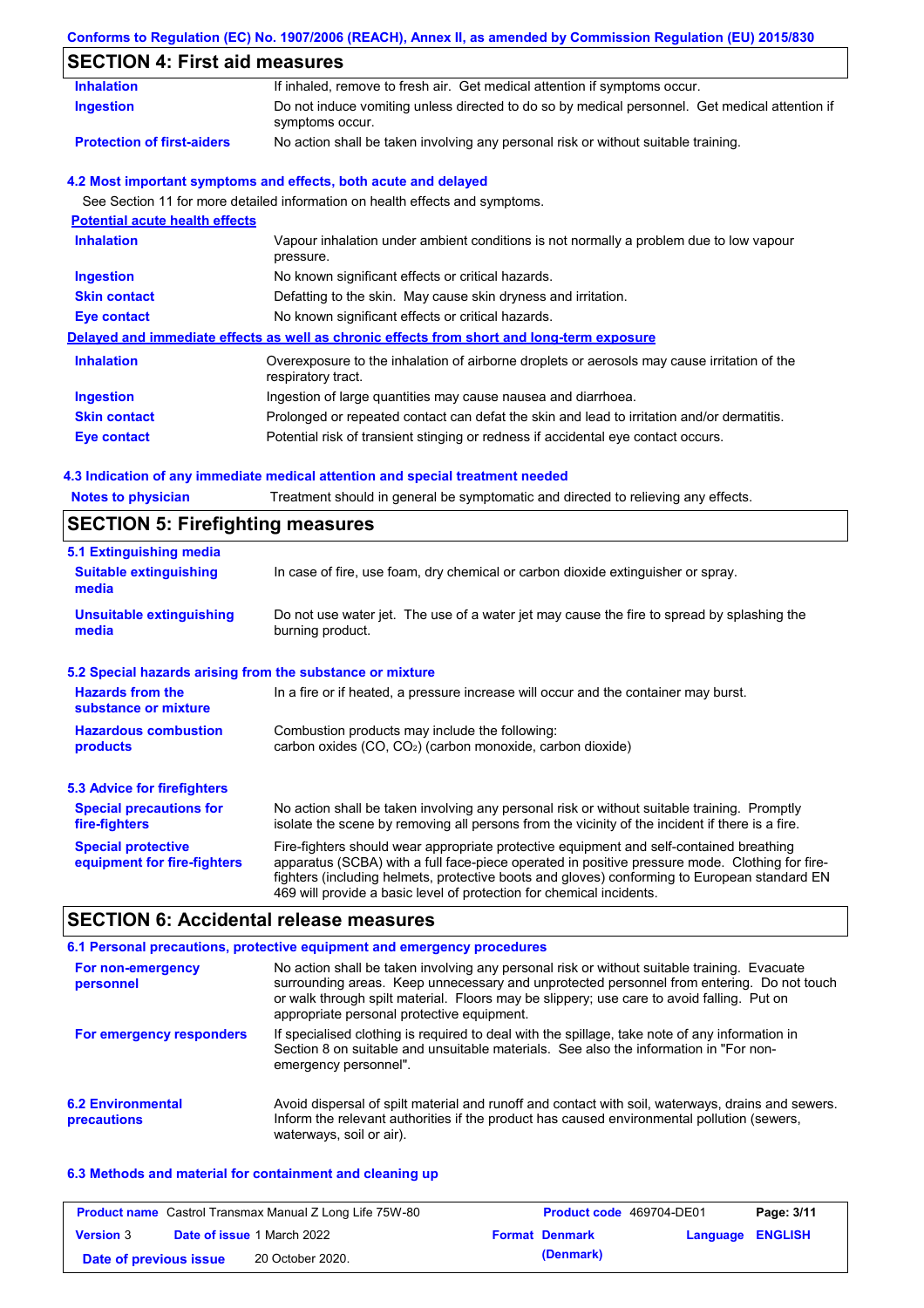# **SECTION 6: Accidental release measures**

| <b>Small spill</b>                        | Stop leak if without risk. Move containers from spill area. Absorb with an inert material and<br>place in an appropriate waste disposal container. Dispose of via a licensed waste disposal<br>contractor.                                                                                                                                                                                     |
|-------------------------------------------|------------------------------------------------------------------------------------------------------------------------------------------------------------------------------------------------------------------------------------------------------------------------------------------------------------------------------------------------------------------------------------------------|
| Large spill                               | Stop leak if without risk. Move containers from spill area. Prevent entry into sewers, water<br>courses, basements or confined areas. Contain and collect spillage with non-combustible,<br>absorbent material e.g. sand, earth, vermiculite or diatomaceous earth and place in container<br>for disposal according to local regulations. Dispose of via a licensed waste disposal contractor. |
| 6.4 Reference to other<br><b>sections</b> | See Section 1 for emergency contact information.<br>See Section 5 for firefighting measures.<br>See Section 8 for information on appropriate personal protective equipment.<br>See Section 12 for environmental precautions.<br>See Section 13 for additional waste treatment information.                                                                                                     |

# **SECTION 7: Handling and storage**

| 7.1 Precautions for safe handling                                                    |                                                                                                                                                                                                                                                                                                                                                                                                                                                                                          |
|--------------------------------------------------------------------------------------|------------------------------------------------------------------------------------------------------------------------------------------------------------------------------------------------------------------------------------------------------------------------------------------------------------------------------------------------------------------------------------------------------------------------------------------------------------------------------------------|
| <b>Protective measures</b>                                                           | Put on appropriate personal protective equipment.                                                                                                                                                                                                                                                                                                                                                                                                                                        |
| <b>Advice on general</b><br>occupational hygiene                                     | Eating, drinking and smoking should be prohibited in areas where this material is handled,<br>stored and processed. Wash thoroughly after handling. Remove contaminated clothing and<br>protective equipment before entering eating areas. See also Section 8 for additional<br>information on hygiene measures.                                                                                                                                                                         |
| <b>7.2 Conditions for safe</b><br>storage, including any<br><i>incompatibilities</i> | Store in accordance with local regulations. Store in a dry, cool and well-ventilated area, away<br>from incompatible materials (see Section 10). Keep away from heat and direct sunlight. Keep<br>container tightly closed and sealed until ready for use. Containers that have been opened must<br>be carefully resealed and kept upright to prevent leakage. Store and use only in equipment/<br>containers designed for use with this product. Do not store in unlabelled containers. |
| Not suitable                                                                         | Prolonged exposure to elevated temperature                                                                                                                                                                                                                                                                                                                                                                                                                                               |
| 7.3 Specific end use(s)                                                              |                                                                                                                                                                                                                                                                                                                                                                                                                                                                                          |
| <b>Recommendations</b>                                                               | See section 1.2 and Exposure scenarios in annex, if applicable.                                                                                                                                                                                                                                                                                                                                                                                                                          |

### **SECTION 8: Exposure controls/personal protection**

### **8.1 Control parameters**

| <b>Occupational exposure limits</b>                          |                                                                                                                                          |
|--------------------------------------------------------------|------------------------------------------------------------------------------------------------------------------------------------------|
| <b>Product/ingredient name</b>                               | <b>Exposure limit values</b>                                                                                                             |
| Distillates (petroleum), hydrotreated heavy paraffinic       | <b>Working Environment Authority (Denmark).</b><br>TWA: 1 mg/m <sup>3</sup> 8 hours. Issued/Revised: 12/1996 Form: mist and<br>particles |
| Distillates (petroleum), solvent-dewaxed heavy<br>paraffinic | <b>Working Environment Authority (Denmark).</b>                                                                                          |
|                                                              | TWA: 1 mg/m <sup>3</sup> 8 hours. Issued/Revised: 12/1996 Form: mist and<br>particles                                                    |
| Distillates (petroleum), hydrotreated light paraffinic       | <b>Working Environment Authority (Denmark).</b><br>TWA: 1 mg/m <sup>3</sup> 8 hours. Issued/Revised: 12/1996 Form: mist and<br>particles |
| Distillates (petroleum), solvent-dewaxed light<br>paraffinic | <b>Working Environment Authority (Denmark).</b>                                                                                          |
|                                                              | TWA: 1 mg/m <sup>3</sup> 8 hours. Issued/Revised: 12/1996 Form: mist and<br>particles                                                    |
|                                                              | Whilet encoific OFLe for certain companents may be shown in this section, other companents may be present in ony mist                    |

Whilst specific OELs for certain components may be shown in this section, other components may be present in any mist, vapour or dust produced. Therefore, the specific OELs may not be applicable to the product as a whole and are provided for guidance only.

**Recommended monitoring procedures** If this product contains ingredients with exposure limits, personal, workplace atmosphere or biological monitoring may be required to determine the effectiveness of the ventilation or other control measures and/or the necessity to use respiratory protective equipment. Reference should be made to monitoring standards, such as the following: European Standard EN 689 (Workplace atmospheres - Guidance for the assessment of exposure by inhalation to chemical agents for comparison with limit values and measurement strategy) European Standard EN 14042 (Workplace atmospheres - Guide for the application and use of procedures for the assessment of exposure to chemical and biological agents) European Standard EN 482 (Workplace atmospheres - General requirements for the performance of procedures for the measurement of chemical agents) Reference to national guidance documents for methods for

|                        | <b>Product name</b> Castrol Transmax Manual Z Long Life 75W-80 | <b>Product code</b> 469704-DE01 |                         | Page: 4/11 |
|------------------------|----------------------------------------------------------------|---------------------------------|-------------------------|------------|
| <b>Version 3</b>       | <b>Date of issue 1 March 2022</b>                              | <b>Format Denmark</b>           | <b>Language ENGLISH</b> |            |
| Date of previous issue | 20 October 2020.                                               | (Denmark)                       |                         |            |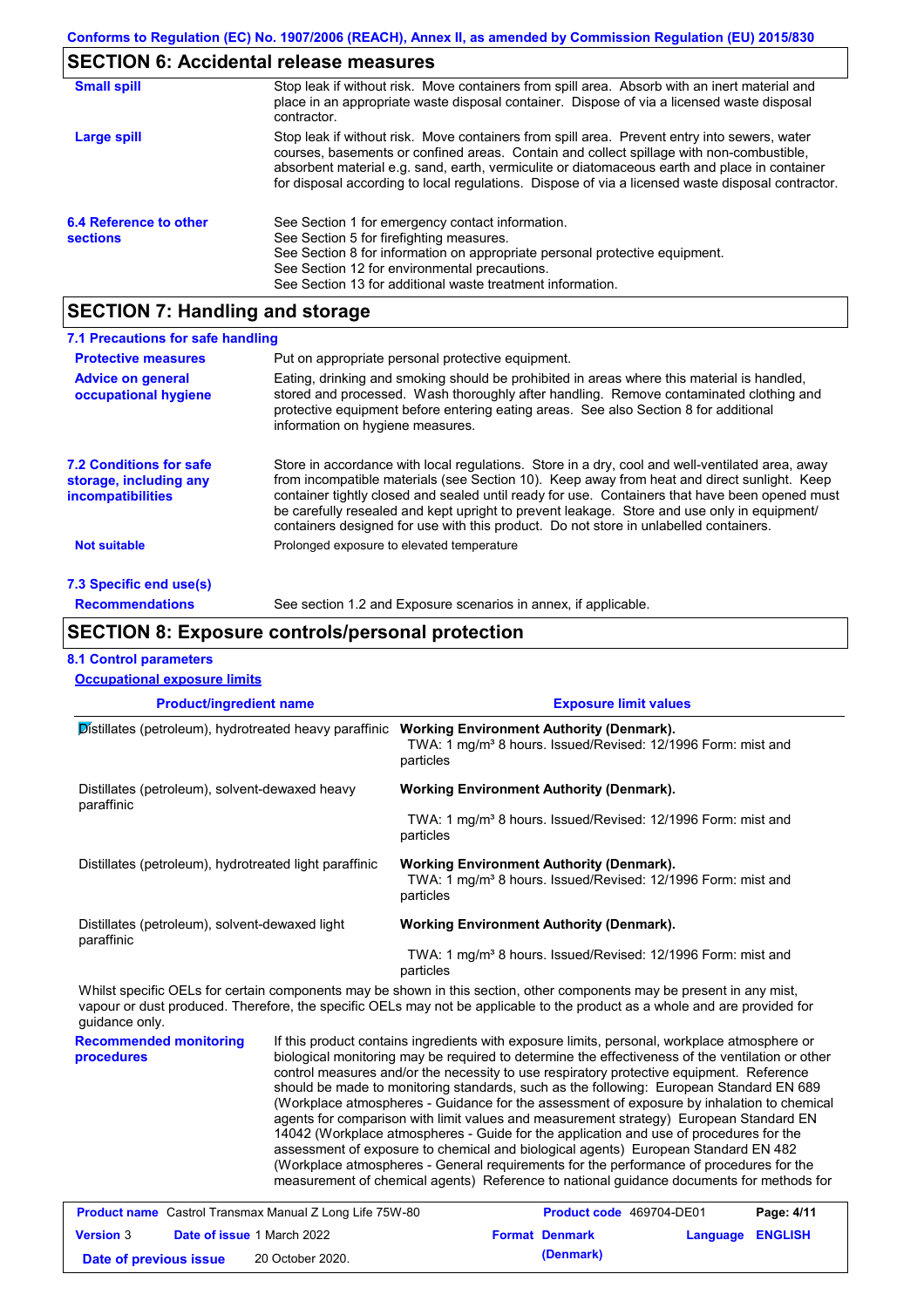# **SECTION 8: Exposure controls/personal protection**

the determination of hazardous substances will also be required.

# **Derived No Effect Level**

No DNELs/DMELs available.

### **Predicted No Effect Concentration**

No PNECs available

| <b>8.2 Exposure controls</b>               |                                                                                                                                                                                                                                                                                                                                                                                                                                                                                                                                                                                                                                                                                                                                                                                                                                                                                                                                                                                                         |
|--------------------------------------------|---------------------------------------------------------------------------------------------------------------------------------------------------------------------------------------------------------------------------------------------------------------------------------------------------------------------------------------------------------------------------------------------------------------------------------------------------------------------------------------------------------------------------------------------------------------------------------------------------------------------------------------------------------------------------------------------------------------------------------------------------------------------------------------------------------------------------------------------------------------------------------------------------------------------------------------------------------------------------------------------------------|
| <b>Appropriate engineering</b><br>controls | Provide exhaust ventilation or other engineering controls to keep the relevant airborne<br>concentrations below their respective occupational exposure limits.<br>All activities involving chemicals should be assessed for their risks to health, to ensure<br>exposures are adequately controlled. Personal protective equipment should only be considered<br>after other forms of control measures (e.g. engineering controls) have been suitably evaluated.<br>Personal protective equipment should conform to appropriate standards, be suitable for use, be<br>kept in good condition and properly maintained.<br>Your supplier of personal protective equipment should be consulted for advice on selection and<br>appropriate standards. For further information contact your national organisation for standards.<br>The final choice of protective equipment will depend upon a risk assessment. It is important to<br>ensure that all items of personal protective equipment are compatible. |
| <b>Individual protection measures</b>      |                                                                                                                                                                                                                                                                                                                                                                                                                                                                                                                                                                                                                                                                                                                                                                                                                                                                                                                                                                                                         |
| <b>Hygiene measures</b>                    | Wash hands, forearms and face thoroughly after handling chemical products, before eating,<br>smoking and using the lavatory and at the end of the working period. Ensure that eyewash<br>stations and safety showers are close to the workstation location.                                                                                                                                                                                                                                                                                                                                                                                                                                                                                                                                                                                                                                                                                                                                             |
| <b>Respiratory protection</b>              | In case of insufficient ventilation, wear suitable respiratory equipment.<br>The correct choice of respiratory protection depends upon the chemicals being handled, the<br>conditions of work and use, and the condition of the respiratory equipment. Safety procedures<br>should be developed for each intended application. Respiratory protection equipment should<br>therefore be chosen in consultation with the supplier/manufacturer and with a full assessment<br>of the working conditions.                                                                                                                                                                                                                                                                                                                                                                                                                                                                                                   |
| <b>Eye/face protection</b>                 | Safety glasses with side shields.                                                                                                                                                                                                                                                                                                                                                                                                                                                                                                                                                                                                                                                                                                                                                                                                                                                                                                                                                                       |
| <b>Skin protection</b>                     |                                                                                                                                                                                                                                                                                                                                                                                                                                                                                                                                                                                                                                                                                                                                                                                                                                                                                                                                                                                                         |
| <b>Hand protection</b>                     | <b>General Information:</b>                                                                                                                                                                                                                                                                                                                                                                                                                                                                                                                                                                                                                                                                                                                                                                                                                                                                                                                                                                             |
|                                            | Because specific work environments and material handling practices vary, safety procedures<br>should be developed for each intended application. The correct choice of protective gloves<br>depends upon the chemicals being handled, and the conditions of work and use. Most gloves<br>provide protection for only a limited time before they must be discarded and replaced (even the<br>best chemically resistant gloves will break down after repeated chemical exposures).                                                                                                                                                                                                                                                                                                                                                                                                                                                                                                                        |
|                                            | Gloves should be chosen in consultation with the supplier / manufacturer and taking account of<br>a full assessment of the working conditions.                                                                                                                                                                                                                                                                                                                                                                                                                                                                                                                                                                                                                                                                                                                                                                                                                                                          |
|                                            | Recommended: Nitrile gloves.<br><b>Breakthrough time:</b>                                                                                                                                                                                                                                                                                                                                                                                                                                                                                                                                                                                                                                                                                                                                                                                                                                                                                                                                               |
|                                            | Breakthrough time data are generated by glove manufacturers under laboratory test conditions<br>and represent how long a glove can be expected to provide effective permeation resistance. It<br>is important when following breakthrough time recommendations that actual workplace<br>conditions are taken into account. Always consult with your glove supplier for up-to-date<br>technical information on breakthrough times for the recommended glove type.<br>Our recommendations on the selection of gloves are as follows:                                                                                                                                                                                                                                                                                                                                                                                                                                                                      |
|                                            | Continuous contact:                                                                                                                                                                                                                                                                                                                                                                                                                                                                                                                                                                                                                                                                                                                                                                                                                                                                                                                                                                                     |
|                                            | Gloves with a minimum breakthrough time of 240 minutes, or >480 minutes if suitable gloves<br>can be obtained.<br>If suitable gloves are not available to offer that level of protection, gloves with shorter<br>breakthrough times may be acceptable as long as appropriate glove maintenance and<br>replacement regimes are determined and adhered to.                                                                                                                                                                                                                                                                                                                                                                                                                                                                                                                                                                                                                                                |
|                                            | Short-term / splash protection:                                                                                                                                                                                                                                                                                                                                                                                                                                                                                                                                                                                                                                                                                                                                                                                                                                                                                                                                                                         |
|                                            | Recommended breakthrough times as above.<br>It is recognised that for short-term, transient exposures, gloves with shorter breakthrough times<br>may commonly be used. Therefore, appropriate maintenance and replacement regimes must<br>be determined and rigorously followed.                                                                                                                                                                                                                                                                                                                                                                                                                                                                                                                                                                                                                                                                                                                        |
|                                            | <b>Glove Thickness:</b>                                                                                                                                                                                                                                                                                                                                                                                                                                                                                                                                                                                                                                                                                                                                                                                                                                                                                                                                                                                 |

| <b>Product name</b> Castrol Transmax Manual Z Long Life 75W-80 |  |                                   | <b>Product code</b> 469704-DE01 |                       | Page: 5/11              |  |
|----------------------------------------------------------------|--|-----------------------------------|---------------------------------|-----------------------|-------------------------|--|
| <b>Version 3</b>                                               |  | <b>Date of issue 1 March 2022</b> |                                 | <b>Format Denmark</b> | <b>Language ENGLISH</b> |  |
| Date of previous issue                                         |  | 20 October 2020.                  |                                 | (Denmark)             |                         |  |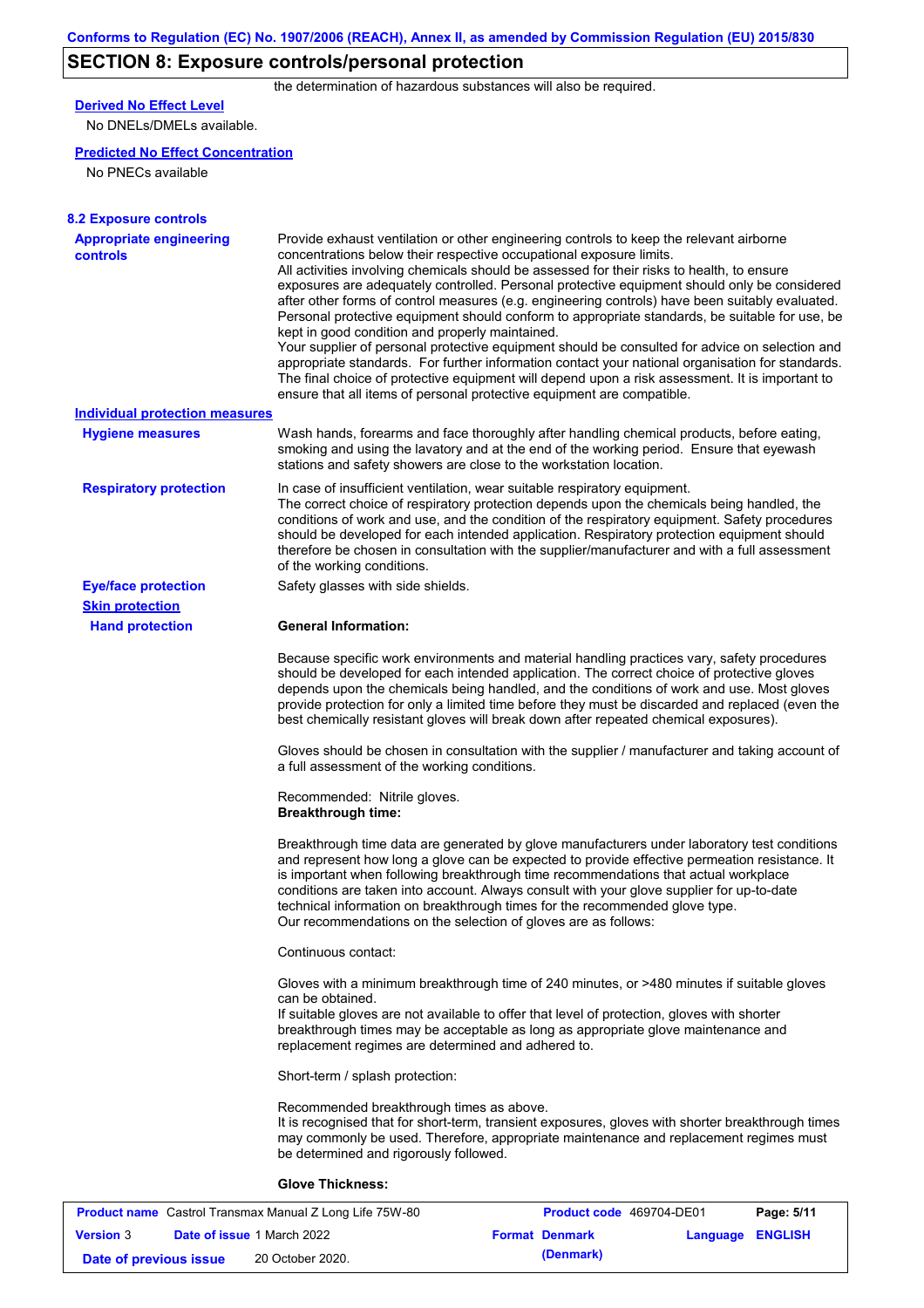# **SECTION 8: Exposure controls/personal protection**

|                                           | For general applications, we recommend gloves with a thickness typically greater than 0.35 mm.                                                                                                                                                                                                                                                                                                                                                                                                                                                                                                                                                                                        |
|-------------------------------------------|---------------------------------------------------------------------------------------------------------------------------------------------------------------------------------------------------------------------------------------------------------------------------------------------------------------------------------------------------------------------------------------------------------------------------------------------------------------------------------------------------------------------------------------------------------------------------------------------------------------------------------------------------------------------------------------|
|                                           | It should be emphasised that glove thickness is not necessarily a good predictor of glove<br>resistance to a specific chemical, as the permeation efficiency of the glove will be dependent<br>on the exact composition of the glove material. Therefore, glove selection should also be based<br>on consideration of the task requirements and knowledge of breakthrough times.<br>Glove thickness may also vary depending on the glove manufacturer, the glove type and the<br>glove model. Therefore, the manufacturers' technical data should always be taken into account<br>to ensure selection of the most appropriate glove for the task.                                     |
|                                           | Note: Depending on the activity being conducted, gloves of varying thickness may be required<br>for specific tasks. For example:                                                                                                                                                                                                                                                                                                                                                                                                                                                                                                                                                      |
|                                           | • Thinner gloves (down to 0.1 mm or less) may be required where a high degree of manual<br>dexterity is needed. However, these gloves are only likely to give short duration protection and<br>would normally be just for single use applications, then disposed of.                                                                                                                                                                                                                                                                                                                                                                                                                  |
|                                           | • Thicker gloves (up to 3 mm or more) may be required where there is a mechanical (as well<br>as a chemical) risk i.e. where there is abrasion or puncture potential.                                                                                                                                                                                                                                                                                                                                                                                                                                                                                                                 |
| <b>Skin and body</b>                      | Use of protective clothing is good industrial practice.<br>Personal protective equipment for the body should be selected based on the task being<br>performed and the risks involved and should be approved by a specialist before handling this<br>product.<br>Cotton or polyester/cotton overalls will only provide protection against light superficial<br>contamination that will not soak through to the skin. Overalls should be laundered on a regular<br>basis. When the risk of skin exposure is high (e.g. when cleaning up spillages or if there is a<br>risk of splashing) then chemical resistant aprons and/or impervious chemical suits and boots<br>will be required. |
| <b>Refer to standards:</b>                | Respiratory protection: EN 529<br>Gloves: EN 420, EN 374<br>Eye protection: EN 166<br>Filtering half-mask: EN 149<br>Filtering half-mask with valve: EN 405<br>Half-mask: EN 140 plus filter<br>Full-face mask: EN 136 plus filter<br>Particulate filters: EN 143<br>Gas/combined filters: EN 14387                                                                                                                                                                                                                                                                                                                                                                                   |
| <b>Environmental exposure</b><br>controls | Emissions from ventilation or work process equipment should be checked to ensure they<br>comply with the requirements of environmental protection legislation. In some cases, fume<br>scrubbers, filters or engineering modifications to the process equipment will be necessary to<br>reduce emissions to acceptable levels.                                                                                                                                                                                                                                                                                                                                                         |

## **SECTION 9: Physical and chemical properties**

The conditions of measurement of all properties are at standard temperature and pressure unless otherwise indicated.

### **9.1 Information on basic physical and chemical properties**

| <b>Appearance</b>                               |                                       |
|-------------------------------------------------|---------------------------------------|
| <b>Physical state</b>                           | Liguid.                               |
| <b>Colour</b>                                   | Blue.                                 |
| <b>Odour</b>                                    | Not available.                        |
| <b>Odour threshold</b>                          | Not available.                        |
| рH                                              | Not applicable.                       |
| <b>Melting point/freezing point</b>             | Not available.                        |
| Initial boiling point and boiling               | Not available.                        |
| range                                           |                                       |
| <b>Pour point</b>                               | -57 °C                                |
| <b>Flash point</b>                              | Open cup: >180°C (>356°F) [Cleveland] |
| <b>Evaporation rate</b>                         | Not available.                        |
| <b>Flammability (solid, gas)</b>                | Not available.                        |
| Upper/lower flammability or<br>explosive limits | Not available.                        |
| <b>Vapour pressure</b>                          | Not available.                        |

| <b>Product name</b> Castrol Transmax Manual Z Long Life 75W-80 |                                   |                  | <b>Product code</b> 469704-DE01 |                       | Page: 6/11              |  |
|----------------------------------------------------------------|-----------------------------------|------------------|---------------------------------|-----------------------|-------------------------|--|
| <b>Version 3</b>                                               | <b>Date of issue 1 March 2022</b> |                  |                                 | <b>Format Denmark</b> | <b>Language ENGLISH</b> |  |
| Date of previous issue                                         |                                   | 20 October 2020. |                                 | (Denmark)             |                         |  |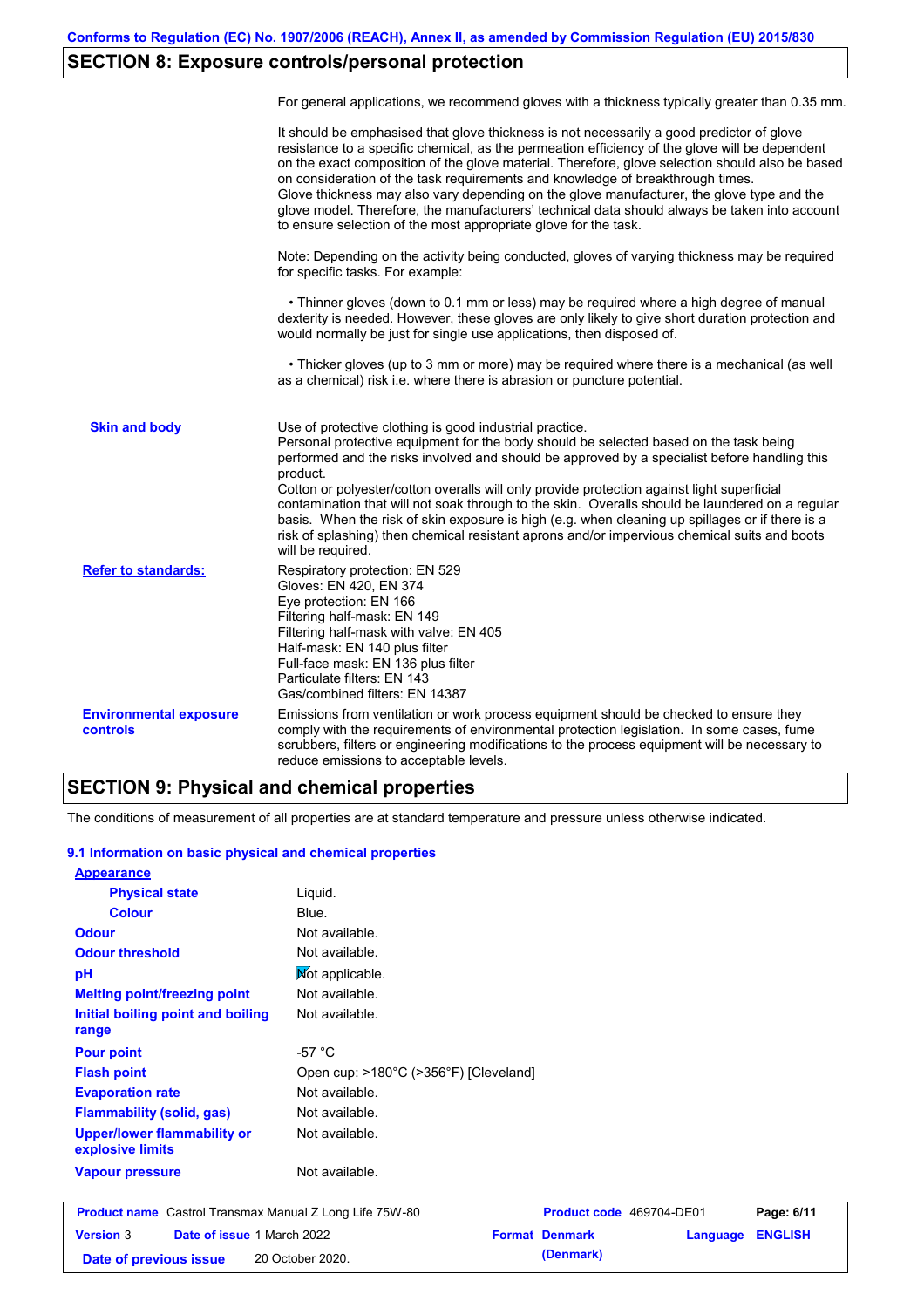# **SECTION 9: Physical and chemical properties**

|                                                                                                                       |                                                                                                                                                                         | Vapour Pressure at 20°C |            |                    | Vapour pressure at 50°C |                            |               |
|-----------------------------------------------------------------------------------------------------------------------|-------------------------------------------------------------------------------------------------------------------------------------------------------------------------|-------------------------|------------|--------------------|-------------------------|----------------------------|---------------|
|                                                                                                                       | Ingredient name mm Hg kPa                                                                                                                                               |                         |            | <b>Method</b>      | mm<br>Hg                | kPa                        | <b>Method</b> |
|                                                                                                                       | Dec-1-ene,<br>homopolymer,<br>hydrogenated                                                                                                                              | $\mathbf 0$             | 0          | ASTM E<br>1194-87  |                         |                            |               |
|                                                                                                                       | Distillates (petroleum),<br>hydrotreated heavy<br>paraffinic                                                                                                            | < 0.08                  | < 0.011    | <b>ASTM D 5191</b> |                         |                            |               |
|                                                                                                                       | Distillates (petroleum),<br>solvent-dewaxed<br>heavy paraffinic                                                                                                         | < 0.08                  | < 0.011    | <b>ASTM D 5191</b> |                         |                            |               |
|                                                                                                                       | Distillates (petroleum),<br>hydrotreated light<br>paraffinic                                                                                                            | < 0.08                  | < 0.011    | <b>ASTM D 5191</b> |                         |                            |               |
|                                                                                                                       | Distillates (petroleum),<br>solvent-dewaxed light<br>paraffinic                                                                                                         | < 0.08                  | 50.011     | <b>ASTM D 5191</b> |                         |                            |               |
| <b>Vapour density</b>                                                                                                 | Not available.                                                                                                                                                          |                         |            |                    |                         |                            |               |
| <b>Relative density</b>                                                                                               | Not available.                                                                                                                                                          |                         |            |                    |                         |                            |               |
| <b>Density</b>                                                                                                        | <1000 kg/m <sup>3</sup> (<1 g/cm <sup>3</sup> ) at 15 <sup>°</sup> C                                                                                                    |                         |            |                    |                         |                            |               |
| <b>Solubility(ies)</b>                                                                                                | insoluble in water.                                                                                                                                                     |                         |            |                    |                         |                            |               |
| <b>Partition coefficient: n-octanol/</b><br>water                                                                     | Not applicable.                                                                                                                                                         |                         |            |                    |                         |                            |               |
| <b>Auto-ignition temperature</b>                                                                                      | <b>Ingredient name</b>                                                                                                                                                  |                         | °C         | °F                 |                         | <b>Method</b>              |               |
|                                                                                                                       | Dec-1-ene, homopolymer,<br>hydrogenated                                                                                                                                 |                         | 343 to 369 |                    |                         | 649.4 to 696.2 ASTM D 2159 |               |
| <b>Decomposition temperature</b>                                                                                      | Not available.                                                                                                                                                          |                         |            |                    |                         |                            |               |
| <b>Viscosity</b>                                                                                                      | Kinematic: 53.9 mm <sup>2</sup> /s (53.9 cSt) at 40°C<br>Kinematic: 9 mm <sup>2</sup> /s (9 cSt) at 100°C                                                               |                         |            |                    |                         |                            |               |
| <b>Explosive properties</b>                                                                                           | Not available.                                                                                                                                                          |                         |            |                    |                         |                            |               |
| <b>Oxidising properties</b>                                                                                           | Not available.                                                                                                                                                          |                         |            |                    |                         |                            |               |
| <b>Particle characteristics</b><br><b>Median particle size</b><br>9.2 Other information<br>No additional information. | Not applicable.                                                                                                                                                         |                         |            |                    |                         |                            |               |
| <b>SECTION 10: Stability and reactivity</b>                                                                           |                                                                                                                                                                         |                         |            |                    |                         |                            |               |
| <b>10.1 Reactivity</b>                                                                                                | No specific test data available for this product. Refer to Conditions to avoid and Incompatible<br>materials for additional information.                                |                         |            |                    |                         |                            |               |
| <b>10.2 Chemical stability</b>                                                                                        | The product is stable.                                                                                                                                                  |                         |            |                    |                         |                            |               |
| 10.3 Possibility of<br>hazardous reactions                                                                            | Under normal conditions of storage and use, hazardous reactions will not occur.<br>Under normal conditions of storage and use, hazardous polymerisation will not occur. |                         |            |                    |                         |                            |               |
| <b>10.4 Conditions to avoid</b>                                                                                       | Avoid all possible sources of ignition (spark or flame).                                                                                                                |                         |            |                    |                         |                            |               |
| 10.5 Incompatible materials                                                                                           | Reactive or incompatible with the following materials: oxidising materials.                                                                                             |                         |            |                    |                         |                            |               |
| <b>10.6 Hazardous</b><br>decomposition products                                                                       | Under normal conditions of storage and use, hazardous decomposition products should not be<br>produced.                                                                 |                         |            |                    |                         |                            |               |

| <b>Product name</b> Castrol Transmax Manual Z Long Life 75W-80 |  |                                   | <b>Product code</b> 469704-DE01 |                       | Page: 7/11              |  |
|----------------------------------------------------------------|--|-----------------------------------|---------------------------------|-----------------------|-------------------------|--|
| <b>Version 3</b>                                               |  | <b>Date of issue 1 March 2022</b> |                                 | <b>Format Denmark</b> | <b>Language ENGLISH</b> |  |
| Date of previous issue                                         |  | 20 October 2020.                  |                                 | (Denmark)             |                         |  |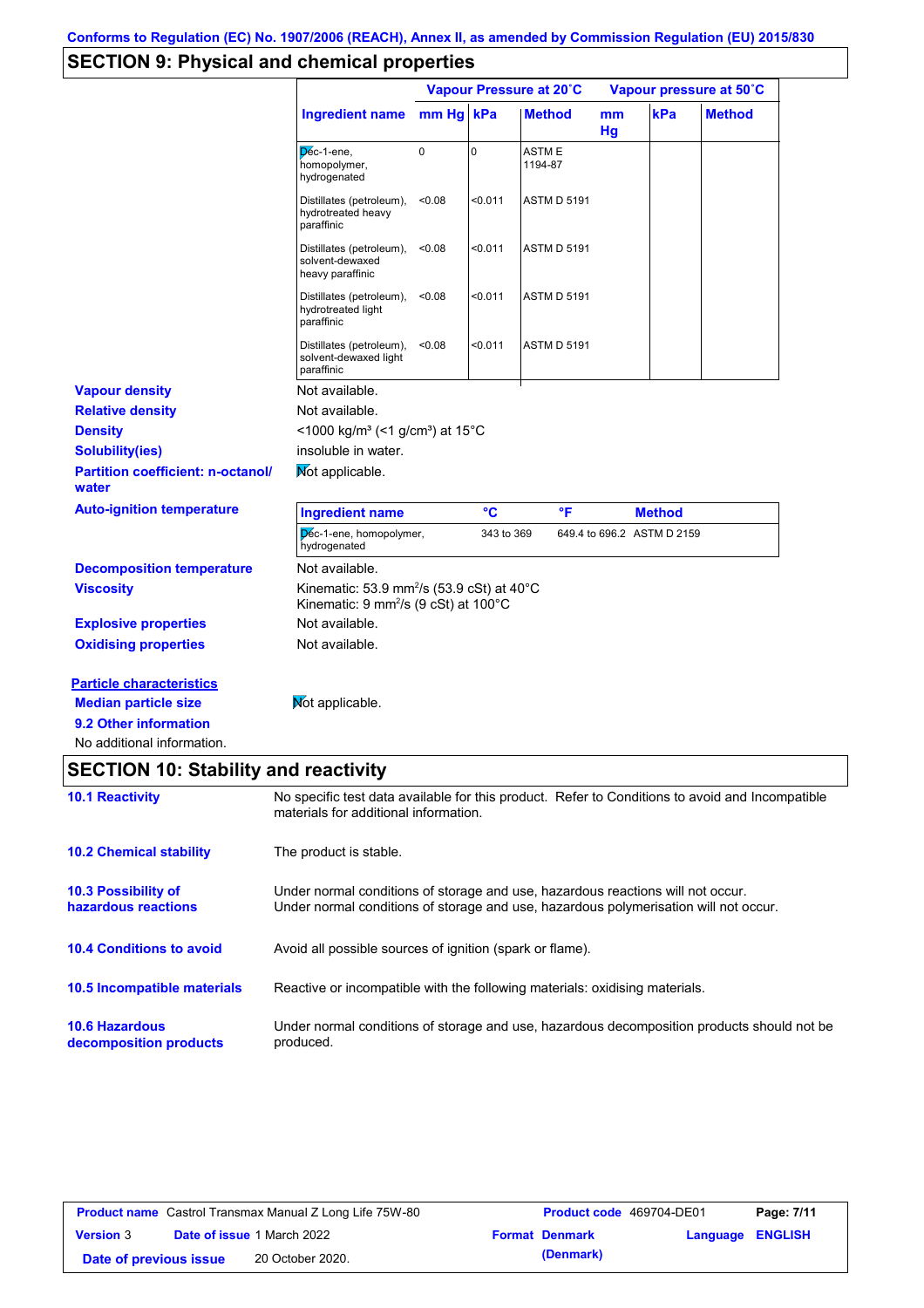## **SECTION 11: Toxicological information**

### **11.1 Information on toxicological effects**

**Acute toxicity estimates**

| <b>Product/ingredient name</b>                                                                                                      |                                                                                                                   | Oral (mg/<br><b>Dermal</b><br>(mg/kg)<br>kg)                                                                                |     | <b>Inhalation</b><br>(gases)<br>(ppm) | <b>Inhalation</b><br>(vapours)<br>(mg/l) | <b>Inhalation</b><br>(dusts<br>and mists)<br>(mg/l) |  |  |  |
|-------------------------------------------------------------------------------------------------------------------------------------|-------------------------------------------------------------------------------------------------------------------|-----------------------------------------------------------------------------------------------------------------------------|-----|---------------------------------------|------------------------------------------|-----------------------------------------------------|--|--|--|
| Amines, C12-14-alkyl, reaction products with<br>hexanol, phosphorus oxide (P2O5), phosphorus<br>sulphide (P2S5) and propylene oxide |                                                                                                                   | 500                                                                                                                         | N/A | N/A                                   | N/A                                      | N/A                                                 |  |  |  |
| <b>Information on likely</b><br>routes of exposure                                                                                  |                                                                                                                   | Routes of entry anticipated: Dermal, Inhalation.                                                                            |     |                                       |                                          |                                                     |  |  |  |
| <b>Potential acute health effects</b>                                                                                               |                                                                                                                   |                                                                                                                             |     |                                       |                                          |                                                     |  |  |  |
| <b>Inhalation</b>                                                                                                                   | Vapour inhalation under ambient conditions is not normally a problem due to low vapour<br>pressure.               |                                                                                                                             |     |                                       |                                          |                                                     |  |  |  |
| <b>Ingestion</b>                                                                                                                    | No known significant effects or critical hazards.                                                                 |                                                                                                                             |     |                                       |                                          |                                                     |  |  |  |
| <b>Skin contact</b>                                                                                                                 | Defatting to the skin. May cause skin dryness and irritation.                                                     |                                                                                                                             |     |                                       |                                          |                                                     |  |  |  |
| <b>Eye contact</b>                                                                                                                  | No known significant effects or critical hazards.                                                                 |                                                                                                                             |     |                                       |                                          |                                                     |  |  |  |
| <b>Symptoms related to the physical, chemical and toxicological characteristics</b>                                                 |                                                                                                                   |                                                                                                                             |     |                                       |                                          |                                                     |  |  |  |
| <b>Inhalation</b>                                                                                                                   |                                                                                                                   | May be harmful by inhalation if exposure to vapour, mists or fumes resulting from thermal<br>decomposition products occurs. |     |                                       |                                          |                                                     |  |  |  |
| <b>Ingestion</b>                                                                                                                    | No specific data.                                                                                                 |                                                                                                                             |     |                                       |                                          |                                                     |  |  |  |
| <b>Skin contact</b>                                                                                                                 | Adverse symptoms may include the following:<br>irritation<br>dryness<br>cracking                                  |                                                                                                                             |     |                                       |                                          |                                                     |  |  |  |
| <b>Eye contact</b>                                                                                                                  | No specific data.                                                                                                 |                                                                                                                             |     |                                       |                                          |                                                     |  |  |  |
| Delayed and immediate effects as well as chronic effects from short and long-term exposure                                          |                                                                                                                   |                                                                                                                             |     |                                       |                                          |                                                     |  |  |  |
| <b>Inhalation</b>                                                                                                                   | Overexposure to the inhalation of airborne droplets or aerosols may cause irritation of the<br>respiratory tract. |                                                                                                                             |     |                                       |                                          |                                                     |  |  |  |
| <b>Ingestion</b>                                                                                                                    | Ingestion of large quantities may cause nausea and diarrhoea.                                                     |                                                                                                                             |     |                                       |                                          |                                                     |  |  |  |
| <b>Skin contact</b>                                                                                                                 | Prolonged or repeated contact can defat the skin and lead to irritation and/or dermatitis.                        |                                                                                                                             |     |                                       |                                          |                                                     |  |  |  |
| <b>Eye contact</b>                                                                                                                  | Potential risk of transient stinging or redness if accidental eye contact occurs.                                 |                                                                                                                             |     |                                       |                                          |                                                     |  |  |  |
| <b>Potential chronic health effects</b>                                                                                             |                                                                                                                   |                                                                                                                             |     |                                       |                                          |                                                     |  |  |  |
| <b>General</b>                                                                                                                      | No known significant effects or critical hazards.                                                                 |                                                                                                                             |     |                                       |                                          |                                                     |  |  |  |
| <b>Carcinogenicity</b>                                                                                                              | No known significant effects or critical hazards.                                                                 |                                                                                                                             |     |                                       |                                          |                                                     |  |  |  |
| <b>Mutagenicity</b>                                                                                                                 | No known significant effects or critical hazards.                                                                 |                                                                                                                             |     |                                       |                                          |                                                     |  |  |  |
| <b>Developmental effects</b>                                                                                                        | No known significant effects or critical hazards.                                                                 |                                                                                                                             |     |                                       |                                          |                                                     |  |  |  |
| <b>Fertility effects</b>                                                                                                            | No known significant effects or critical hazards.                                                                 |                                                                                                                             |     |                                       |                                          |                                                     |  |  |  |

# **SECTION 12: Ecological information**

**12.1 Toxicity**

**Environmental hazards** Not classified as dangerous

### **12.2 Persistence and degradability**

Not expected to be rapidly degradable.

### **12.3 Bioaccumulative potential**

This product is not expected to bioaccumulate through food chains in the environment.

| <b>12.4 Mobility in soil</b>                            |                                                                      |
|---------------------------------------------------------|----------------------------------------------------------------------|
| <b>Soil/water partition</b><br><b>coefficient (Koc)</b> | Not available.                                                       |
| <b>Mobility</b>                                         | Spillages may penetrate the soil causing ground water contamination. |

### **12.5 Results of PBT and vPvB assessment**

Product does not meet the criteria for PBT or vPvB according to Regulation (EC) No. 1907/2006, Annex XIII.

| 12.6 Other adverse effects |                                                                |                          |                         |            |
|----------------------------|----------------------------------------------------------------|--------------------------|-------------------------|------------|
|                            | <b>Product name</b> Castrol Transmax Manual Z Long Life 75W-80 | Product code 469704-DE01 |                         | Page: 8/11 |
| <b>Version 3</b>           | <b>Date of issue 1 March 2022</b>                              | <b>Format Denmark</b>    | <b>Language ENGLISH</b> |            |
| Date of previous issue     | 20 October 2020.                                               | (Denmark)                |                         |            |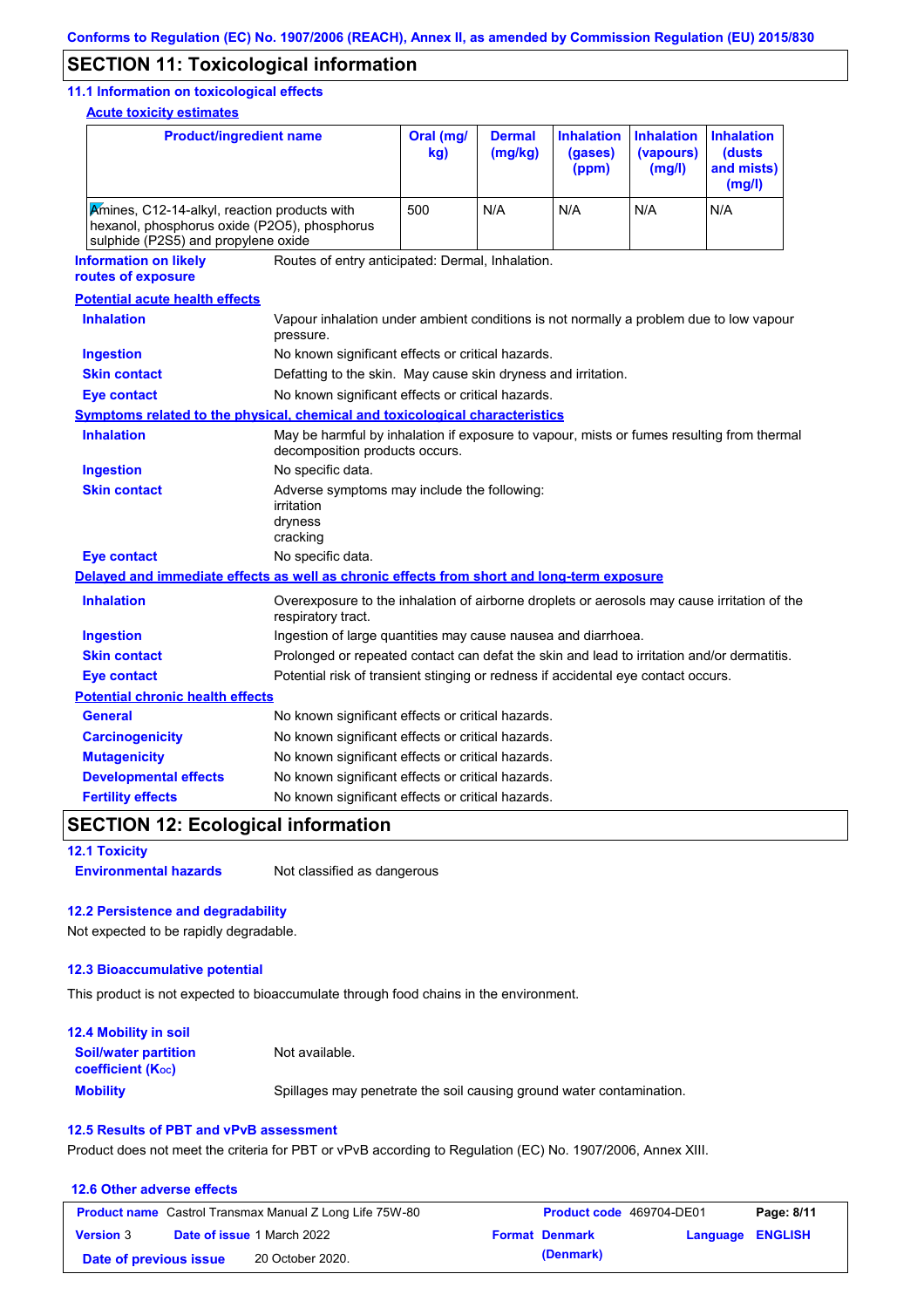## **SECTION 12: Ecological information**

**Other ecological information**

Spills may form a film on water surfaces causing physical damage to organisms. Oxygen transfer could also be impaired.

## **SECTION 13: Disposal considerations**

| <b>13.1 Waste treatment methods</b> |                                                                                                                                                                      |
|-------------------------------------|----------------------------------------------------------------------------------------------------------------------------------------------------------------------|
| <b>Product</b>                      |                                                                                                                                                                      |
| <b>Methods of disposal</b>          | Where possible, arrange for product to be recycled. Dispose of via an authorised person/<br>licensed waste disposal contractor in accordance with local regulations. |
| <b>Hazardous waste</b>              | Yes.                                                                                                                                                                 |

## **European waste catalogue (EWC)**

| <b>Waste code</b> | <b>Waste designation</b>                    |
|-------------------|---------------------------------------------|
| 13 02 06*         | synthetic engine, gear and lubricating oils |

However, deviation from the intended use and/or the presence of any potential contaminants may require an alternative waste disposal code to be assigned by the end user.

### **Packaging**

| <b>Methods of disposal</b> | Where possible, arrange for product to be recycled. Dispose of via an authorised person/<br>licensed waste disposal contractor in accordance with local regulations.                                                                    |
|----------------------------|-----------------------------------------------------------------------------------------------------------------------------------------------------------------------------------------------------------------------------------------|
| <b>Special precautions</b> | This material and its container must be disposed of in a safe way. Empty containers or liners<br>may retain some product residues. Avoid dispersal of spilt material and runoff and contact with<br>soil, waterways, drains and sewers. |
| <b>References</b>          | Commission 2014/955/EU<br>Directive 2008/98/EC                                                                                                                                                                                          |

## **SECTION 14: Transport information**

|                                           | <b>ADR/RID</b> | <b>ADN</b>     | <b>IMDG</b>    | <b>IATA</b>    |
|-------------------------------------------|----------------|----------------|----------------|----------------|
| 14.1 UN number                            | Not regulated. | Not regulated. | Not regulated. | Not regulated. |
| 14.2 UN proper<br>shipping name           |                |                |                |                |
| <b>14.3 Transport</b><br>hazard class(es) |                |                | -              |                |
| 14.4 Packing<br>group                     |                |                |                |                |
| 14.5<br><b>Environmental</b><br>hazards   | No.            | No.            | No.            | No.            |
| <b>Additional</b><br>information          |                |                | -              |                |

**14.6 Special precautions for user** Not available.

**14.7 Transport in bulk according to IMO instruments**

Not available.

# **SECTION 15: Regulatory information**

**15.1 Safety, health and environmental regulations/legislation specific for the substance or mixture**

**EU Regulation (EC) No. 1907/2006 (REACH)**

**Annex XIV - List of substances subject to authorisation**

**Annex XIV**

None of the components are listed.

**Substances of very high concern**

None of the components are listed.

**EU Regulation (EC) No. 1907/2006 (REACH)**

| <b>Product name</b> Castrol Transmax Manual Z Long Life 75W-80 |                                   | <b>Product code</b> 469704-DE01 |  | Page: 9/11            |                         |  |
|----------------------------------------------------------------|-----------------------------------|---------------------------------|--|-----------------------|-------------------------|--|
| <b>Version 3</b>                                               | <b>Date of issue 1 March 2022</b> |                                 |  | <b>Format Denmark</b> | <b>Language ENGLISH</b> |  |
| Date of previous issue                                         |                                   | 20 October 2020.                |  | (Denmark)             |                         |  |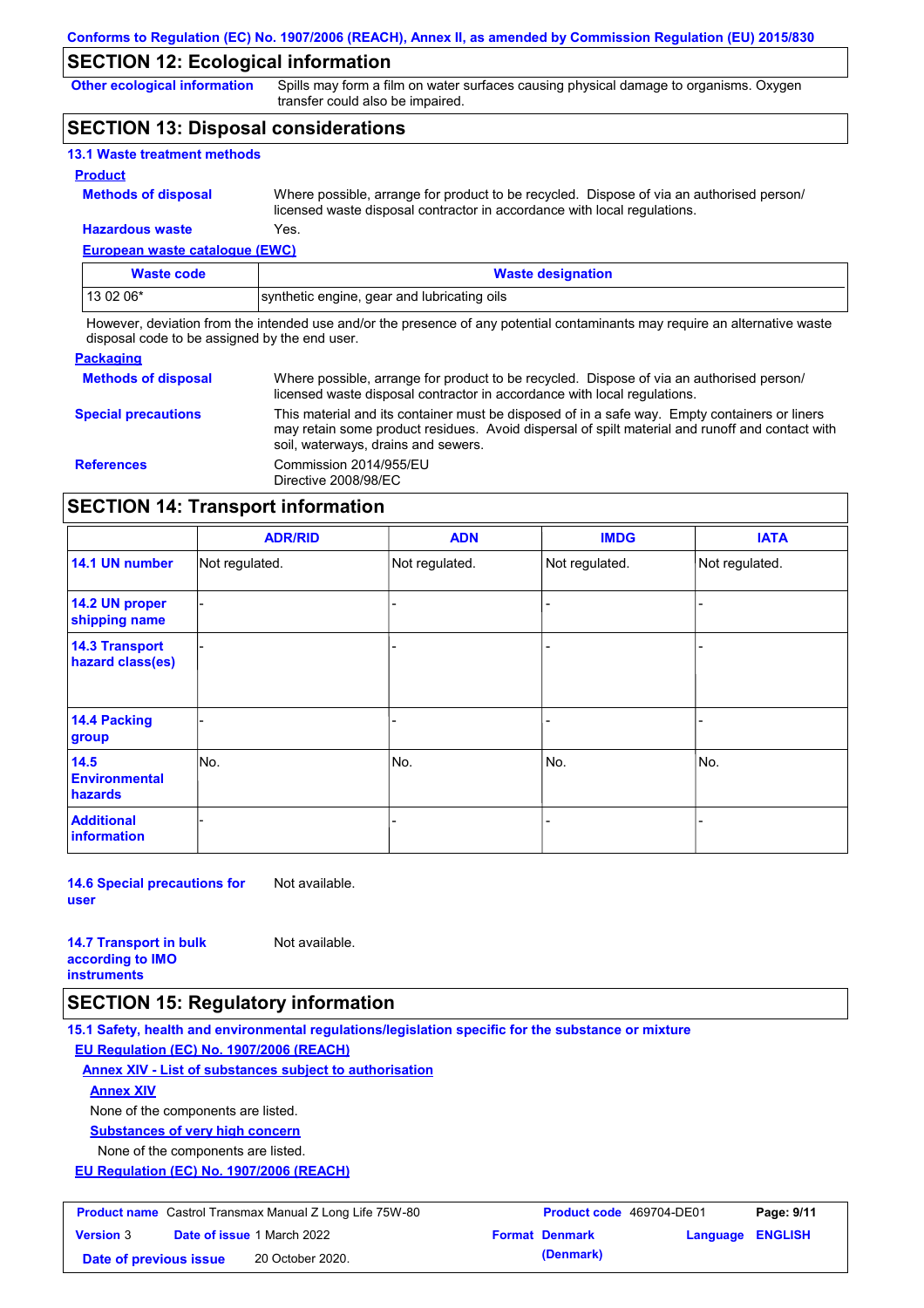### **Conforms to Regulation (EC) No. 1907/2006 (REACH), Annex II, as amended by Commission Regulation (EU) 2015/830**

# **SECTION 15: Regulatory information**

| <b>Annex XVII - Restrictions</b>                                | Not applicable.                                                                                                                |
|-----------------------------------------------------------------|--------------------------------------------------------------------------------------------------------------------------------|
| on the manufacture,                                             |                                                                                                                                |
| placing on the market                                           |                                                                                                                                |
| and use of certain                                              |                                                                                                                                |
| dangerous substances,<br>mixtures and articles                  |                                                                                                                                |
| <b>Other regulations</b>                                        |                                                                                                                                |
| <b>REACH Status</b>                                             | The company, as identified in Section 1, sells this product in the EU in compliance with the<br>current requirements of REACH. |
| <b>United States inventory</b><br>(TSCA 8b)                     | All components are active or exempted.                                                                                         |
| <b>Australia inventory (AIIC)</b>                               | All components are listed or exempted.                                                                                         |
| <b>Canada inventory</b>                                         | All components are listed or exempted.                                                                                         |
| <b>China inventory (IECSC)</b>                                  | All components are listed or exempted.                                                                                         |
| <b>Japan inventory (CSCL)</b>                                   | At least one component is not listed.                                                                                          |
| <b>Korea inventory (KECI)</b>                                   | All components are listed or exempted.                                                                                         |
| <b>Philippines inventory</b>                                    | At least one component is not listed.                                                                                          |
| (PICCS)                                                         |                                                                                                                                |
| <b>Taiwan Chemical</b><br><b>Substances Inventory</b><br>(TCSI) | All components are listed or exempted.                                                                                         |
| Ozone depleting substances (1005/2009/EU)                       |                                                                                                                                |
| Not listed.                                                     |                                                                                                                                |
| Prior Informed Consent (PIC) (649/2012/EU)                      |                                                                                                                                |
| Not listed.                                                     |                                                                                                                                |
| <b>Persistent Organic Pollutants</b><br>Not listed.             |                                                                                                                                |
| <b>EU - Water framework directive - Priority substances</b>     |                                                                                                                                |
| None of the components are listed.                              |                                                                                                                                |
| <b>Seveso Directive</b>                                         |                                                                                                                                |
| This product is not controlled under the Seveso Directive.      |                                                                                                                                |
| <b>National regulations</b>                                     |                                                                                                                                |
| <b>List of undesirable</b>                                      | Not listed                                                                                                                     |
| <b>substances</b>                                               |                                                                                                                                |
| <b>15.2 Chemical safety</b>                                     | A Chemical Safety Assessment has been carried out for one or more of the substances within                                     |
| assessment                                                      | this mixture. A Chemical Safety Assessment has not been carried out for the mixture itself.                                    |
| <b>SECTION 16: Other information</b>                            |                                                                                                                                |
| <b>Abbreviations and acronyms</b>                               | ADN = European Provisions concerning the International Carriage of Dangerous Goods by<br>Inland Waterway                       |
|                                                                 | ADR = The European Agreement concerning the International Carriage of Dangerous Goods by<br>Road                               |
|                                                                 |                                                                                                                                |
|                                                                 | ATE = Acute Toxicity Estimate                                                                                                  |
|                                                                 | <b>BCF</b> = Bioconcentration Factor<br><b>CAS = Chemical Abstracts Service</b>                                                |

- CSA = Chemical Safety Assessment
- CSR = Chemical Safety Report
- DMEL = Derived Minimal Effect Level
- DNEL = Derived No Effect Level
- EINECS = European Inventory of Existing Commercial chemical Substances
- ES = Exposure Scenario
- EUH statement = CLP-specific Hazard statement
- EWC = European Waste Catalogue
- GHS = Globally Harmonized System of Classification and Labelling of Chemicals
- IATA = International Air Transport Association
- IBC = Intermediate Bulk Container
- IMDG = International Maritime Dangerous Goods

| <b>Product name</b> Castrol Transmax Manual Z Long Life 75W-80 |                                   | <b>Product code</b> 469704-DE01 |  | Page: 10/11           |                         |  |
|----------------------------------------------------------------|-----------------------------------|---------------------------------|--|-----------------------|-------------------------|--|
| <b>Version 3</b>                                               | <b>Date of issue 1 March 2022</b> |                                 |  | <b>Format Denmark</b> | <b>Language ENGLISH</b> |  |
| Date of previous issue                                         |                                   | 20 October 2020.                |  | (Denmark)             |                         |  |